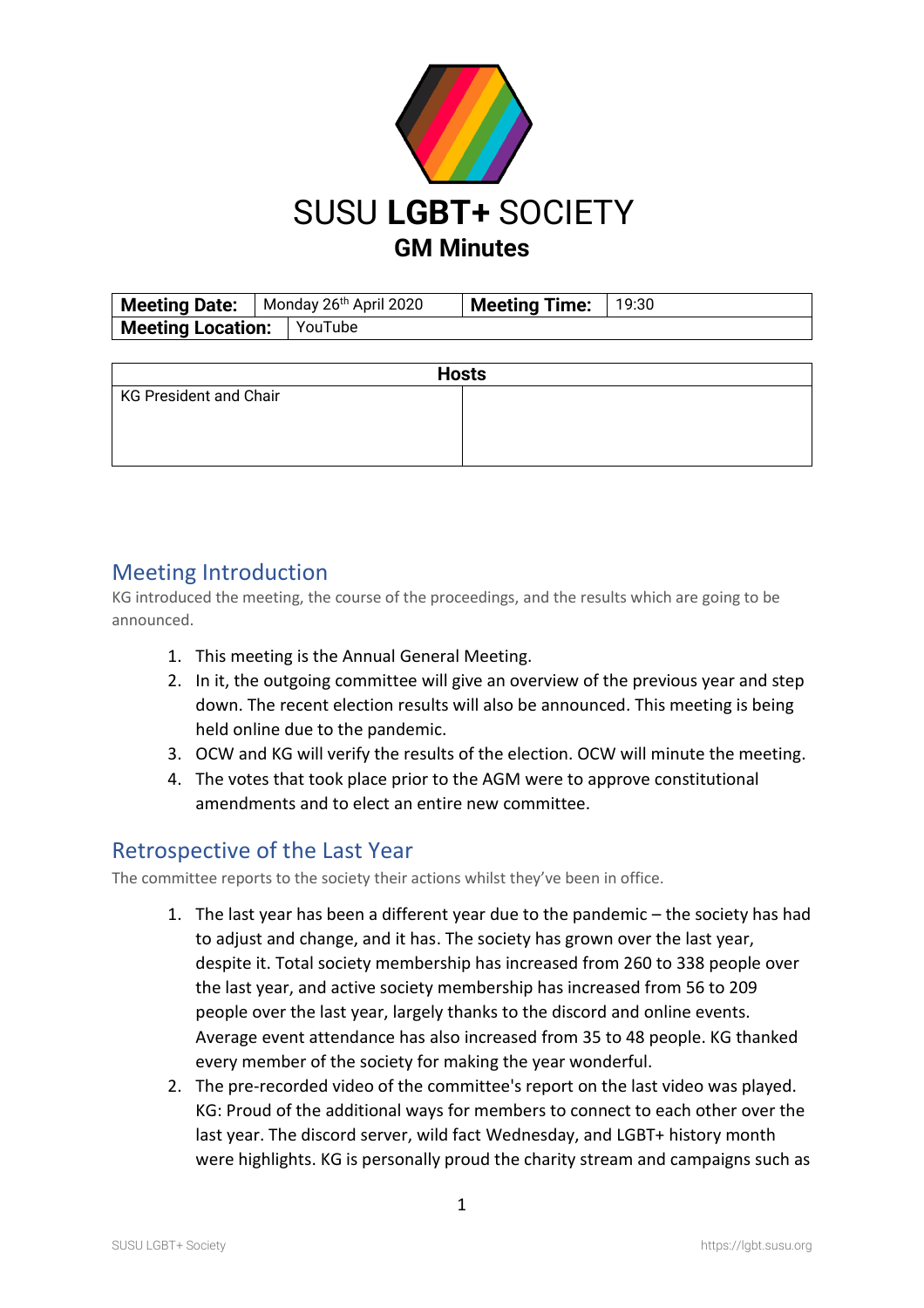

the hillside house name change.

AT: Getting in outstanding payments and being part of the charity stream. OCW: Proud of keeping accurate minutes of committee internal meetings and meetings with SUSU, the charity livestream, and making educational resources for LGBT+ history month.

IA: Proud of LGBT+ history month discussion groups, posts, and lecture from local historian.

CPF: Has been working on data protection and new infrastructure such as a new discord bot and authentication system.

CP: Proud of trans awareness week events, & winter holiday events. Favourite event was the Yuri On Ice watch-along, and the most successful event was the gameathon charity livestream.

JN: Has done lots of work making social media posts for celebrations of queer identity. Has been working with lots of other committee members on them and wants to thank IA and RN. Also has done work moderating the discord server. MB: Has worked with SUSU to tackle cisnormative language in the university. Has also worked with other committee members to create a poll for members about what can be done better and done general welfare work.

CF: It has been great to be able to be supportive for people as welfare officer. The charity stream was a highlight.

AL: Has been working on constitutional reform, leading to a constitution that works for the society. Has also been working to keep the committee on task. The committee also all attested to their enjoyment of being on the committee.

3. The treasurer's report is available along with this document.

#### Standing Down

The standing down of the previous committee.

1. Each committee member stood down one-by-one.

#### The Election Process

KG and OCW explain the election process.

- 1. RON stands for re-open nominations. If RON is elected any remaining positions for that role are not filled and the nominations for that role are opened again.
- 2. The Scottish Local Government Elections Order 2007 is the system we use for voting. Specifically, this involves PART III, counting of votes. Points 45-52. This document is available here: [https://www.legislation.gov.uk/sdsi/2007/0110714245/schedule/1/part/III/cross](https://www.legislation.gov.uk/sdsi/2007/0110714245/schedule/1/part/III/crossheading/counting-of-votes)

[heading/counting-of-votes](https://www.legislation.gov.uk/sdsi/2007/0110714245/schedule/1/part/III/crossheading/counting-of-votes)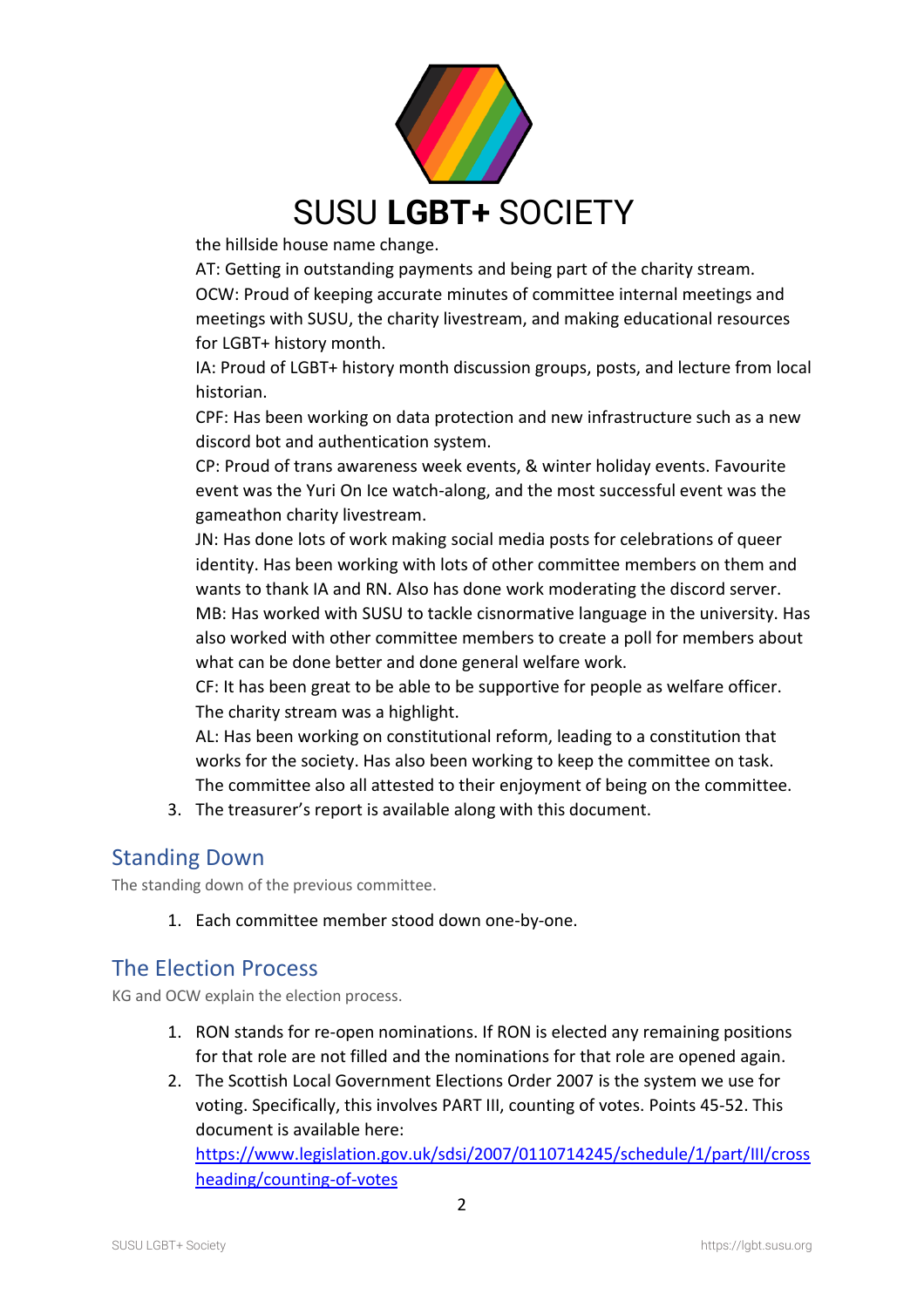

## **Turnout**

KG gave some statistics on voter turnout.

1. 92 people voted in the election, which is the largest recorded turnout. This is 31% of the registered members and 46% of active society members.

#### New Constitution

Election results for the motion for the new constitution.

1. 82 votes were cast for updating the constitution to add Amendments 1-9 and 9 votes were cast against this motion. OCW and KG confirmed these values and confirmed that this means that the motion passes, and the society will adopt the new constitution.

#### President

Election results for the president.

1. 69 votes were cast for KG, and 10 votes were cast for Re-Open Nominations. OCW and KG confirmed these values, and this means that KG has been elected to the role of president.

#### **Secretary**

Election results for the secretary.

1. 69 votes were cast for OCW, and 4 votes were cast for Re-Open Nominations. OCW and KG confirmed these values, and this means that OCW has been elected to the role of secretary.

#### **Treasurer**

Election results for the treasurer.

1. 68 votes were cast for AS, and 6 votes were cast for Re-Open Nominations. OCW and KG confirmed these values, and this means that AS has been elected to the role of treasurer.

#### Vice-President

Election results for the vice-president.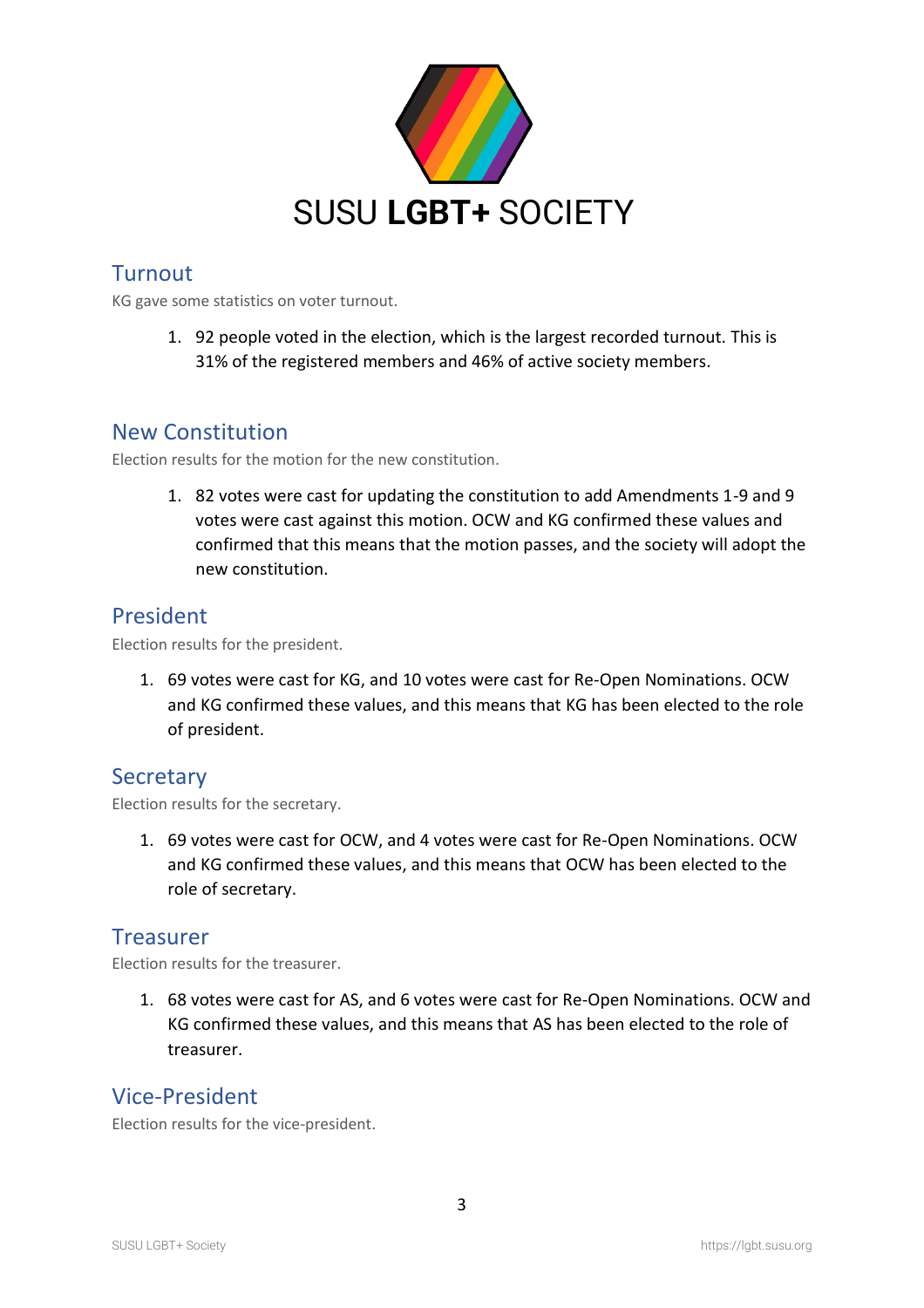

1. 56 votes were cast for IA, 23 votes were cast for RD, and 3 votes were cast for Re-Open Nominations. As there is only one position available, the quota is 50% of the votes. OCW and KG confirmed these values. IA received over 50% of the votes in round one and was therefore elected.

## Welfare Officer

Election results for the Welfare Officers.

1. 36 votes were cast for C, 1 vote was cast for Re-Open Nominations, 10 votes were cast for TT, and 27 votes were cast for SV. As there were two positions available, the quota is 33.3% of the votes. OCW and KG confirmed these values. Both SV and C received over the quota of first choice votes and were therefore elected.

## Events Officer

Election results for the Events Officer.

1. 35 votes were cast for C, 37 votes were cast for CP, and 1 vote was cast for Re-Open Nominations. As there was one position available, the quota is 50% of the votes. OCW and KG confirmed these values. C has already been elected to a role and CP received over the quota, so CP was therefore elected.

# Technical Officer

Election results for the Technical Officer.

1. 68 votes were cast for CPF, and 4 votes were cast for Re-Open Nominations. OCW and KG confirmed these values, which means that CPF has been elected to the role of Technical Officer.

## Publicity Officer

Election results for the Publicity Officer.

2. 29 votes were cast for RE, 1 vote was cast for Re-Open Nominations, and 40 votes were cast for AT. As there was only one position available, the quota is 50% of the votes. OCW and KG confirmed these values. AT received over the quota in first choice votes and was therefore elected.

## Ordinary Member

Election results for the Ordinary Members.

1. 34 votes were cast for MB, 33 votes were cast for JN, 10 votes were cast for AT, and 0 votes were cast for Re-Open Nominations. As there were two positions available,